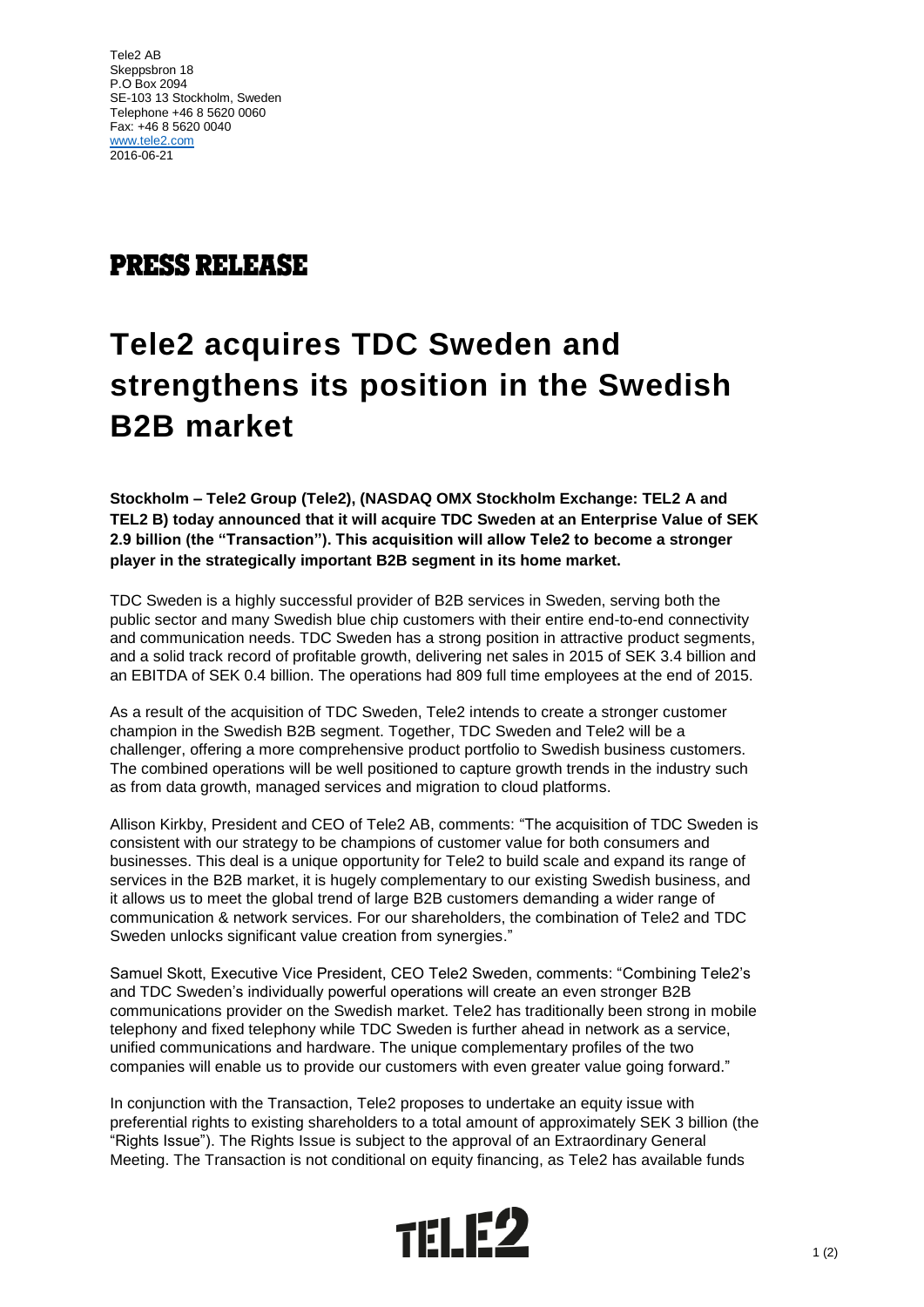Tele2 AB Skeppsbron 18 P.O Box 2094 SE-103 13 Stockholm, Sweden Telephone +46 8 5620 0060 Fax: +46 8 5620 0040 [www.tele2.com](http://www.tele2.com/) 2016-06-21

and existing credit facilities in place to finance the Transaction. The Rights Issue is proposed in order to maintain the Company's financial strength, is fully underwritten and has the support of Tele2's largest shareholder Kinnevik. The Rights Issue is expected to be completed by the fourth quarter of 2016.

The Transaction is subject to regulatory approval by the relevant competition authorities. Closing is expected by the fourth quarter 2016.

Tele2 estimates annualized run rate OPEX and CAPEX synergies to amount to approximately SEK 300 million, with additional one-off capex synergies estimated to amount to SEK 200 million. Positive effects of cross-selling are also expected. Preliminary estimates for the integration costs and other one-off costs required to achieve synergies amount to approximately SEK 750 million.

#### **The Transaction**

Tele2 will acquire the entire Swedish operations of TDC Sweden at an Enterprise Value of SEK 2.9 billion.

#### **Financing**

The Transaction is not conditional on equity financing, as Tele2 has available funds and existing credit facilities in place to finance the Transaction. In conjunction with the Transaction Tele2 intends to undertake an equity issue with preferential rights to existing shareholders to a total amount of approximately SEK 3 billion to maintain the Company's financial strength. The largest shareholder in Tele2, Kinnevik (representing 30.04% of the total number of shares and 47.58% of the number of votes in Tele2), has committed to subscribe for its pro rata share of the Rights Issue and Nordea Bank AB (publ), has entered into a standby underwriting commitment, subject to customary conditions, for the remaining portion of the Rights Issue. The Rights Issue is expected to be completed by the fourth quarter of 2016.

#### **Extraordinary General Meeting**

In order to resolve on the Rights Issue, an Extraordinary General Meeting will be held prior to the Rights Issue which is expected to be completed by the end of 2016. More details will follow and the notice for the Extraordinary General Meeting will be published separately and will be made available at [www.tele2.com](http://www.tele2.com/)

#### **Press and analyst conference**

A press and analysts' conference will be held in Myntkabinettet, Slottsbacken 6, Stockholm, at 12:00 CET (11:00 UK time/06:00 NY time) on 21 June, 2016. The conference will be held in English and also made available as a webcast on [www.tele2.com](http://www.tele2.com/)

Refreshments and a light lunch will be served.

#### **Dial-in information:**

To ensure that you are connected to the conference call, please dial in a few minutes before the start of the conference call to register your attendance.